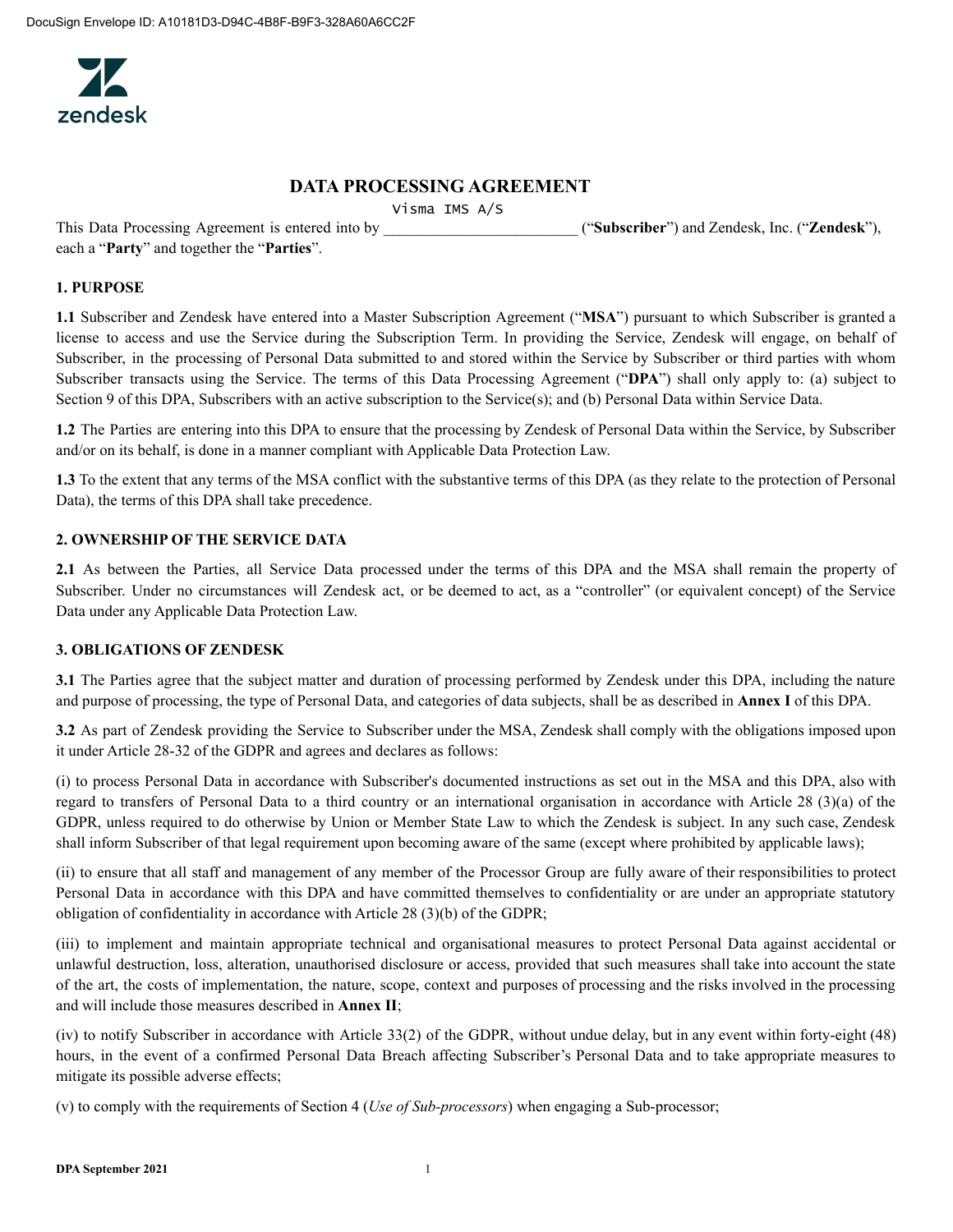

(vi) to assist Subscriber, taking into account the nature of the processing and insofar as it is commercially reasonable, to fulfil Subscriber's obligation to respond to requests from data subjects to exercise their rights under Applicable Data Protection Law (a "**Data Subject Request**"). In the event that Zendesk receives a Data Subject Request directly from a data subject, it shall, unless prohibited by law, direct the data subject to the Subscriber. In the event Subscriber is unable to address the Data Subject Request, taking into account the nature of the processing and the information available to Zendesk, Zendesk shall, on Subscriber's request and at Subscriber's reasonable expense (scoped prior to Zendesk's response to the Data Subject Request), address the Data Subject Request, as required under the Applicable Data Protection Law;

(vii) upon request, to provide Subscriber with commercially reasonable information and assistance, taking into account the nature of the processing and the information available to Zendesk, to help Subscriber to conduct any data protection impact assessment, data transfer impact assessment or Supervisor consultation it is required to conduct under Applicable Data Protection Law;

(viii) upon termination of Subscriber's access to and use of the Service, to comply with the requirements of Section 8 of this DPA (*Return and Destruction of Personal Data*);

(ix) to comply with the requirements of Section 5 of this DPA (*Audit*) in order to make available to Subscriber information that demonstrates Zendesk's compliance with this DPA; and

(x) to appoint a security officer who will act as a point of contact for Subscriber, and coordinate and control security compliance with this DPA, including the measures detailed in **Annex II**.

**3.3** Zendesk shall immediately inform Subscriber if, in its opinion, Subscriber's processing instructions infringe any law or regulation. In such event, Zendesk is entitled to refuse processing of Personal Data that it believes to be in violation of any law or regulation.

# **4. USE OF SUB-PROCESSORS**

**4.1** Subscriber hereby confirms its general written authorisation for Zendesk's use of the Sub-processors listed at https://help.zendesk.com/hc/en-us/articles/229138187-Subprocessors-and-Subcontractors ("**Sub-processor Policy**") in accordance with Article 28 of the GDPR to assist Zendesk in providing the Service and processing Personal Data, provided that such Sub-processors:

(i) agree to act only on Zendesk's instructions when processing the Personal Data, which instructions shall be consistent with Subscriber's processing instructions to Zendesk;

(ii) agree to protect the Personal Data to a standard consistent with the requirements of this DPA, including implementing and maintaining appropriate technical and organisational measures to protect the Personal Data they process consistent with the Security Standards described in **Annex III** to this DPA, as applicable.

**4.2** Zendesk shall remain liable to Subscriber for the subcontracted processing services of any of its Sub-processors under this DPA. Zendesk shall update the Sub-processor Policy on its Website of any Sub-processor to be appointed at least thirty (30) days prior to such change. Subscriber may sign up to receive email notification of any such changes on our Website.

**4.3** In the event that Subscriber objects to the processing of its Personal Data by any newly appointed Sub-processor as described in Section 4.2, it shall inform Zendesk within thirty (30) days following the update of its Website Sub-processor Policy above. In such event, Zendesk will either (a) instruct the Sub-processor to cease the processing of Subscriber's Personal Data, in which event this DPA shall continue unaffected, or (b) allow Subscriber to terminate this DPA and any related services agreement with Zendesk immediately and provide it with a pro rata reimbursement of any sums paid in advance for Services to be provided, but not yet received by Subscriber as of the effective date of termination.

**4.4** The Service provides links to integrations with Non-Zendesk Services, including, without limitation, certain Non-Zendesk Services which may be integrated directly into Subscriber's account or instance in the Service. If Subscriber elects to enable, access, or use such Non-Zendesk Services, its access and use of such Non-Zendesk Services is governed solely by the terms and conditions and privacy policies of such Non-Zendesk Services, and Zendesk does not endorse and is not responsible or liable for, and makes no representations as to any aspect of such Non-Zendesk Services, including, without limitation, their content or the manner in which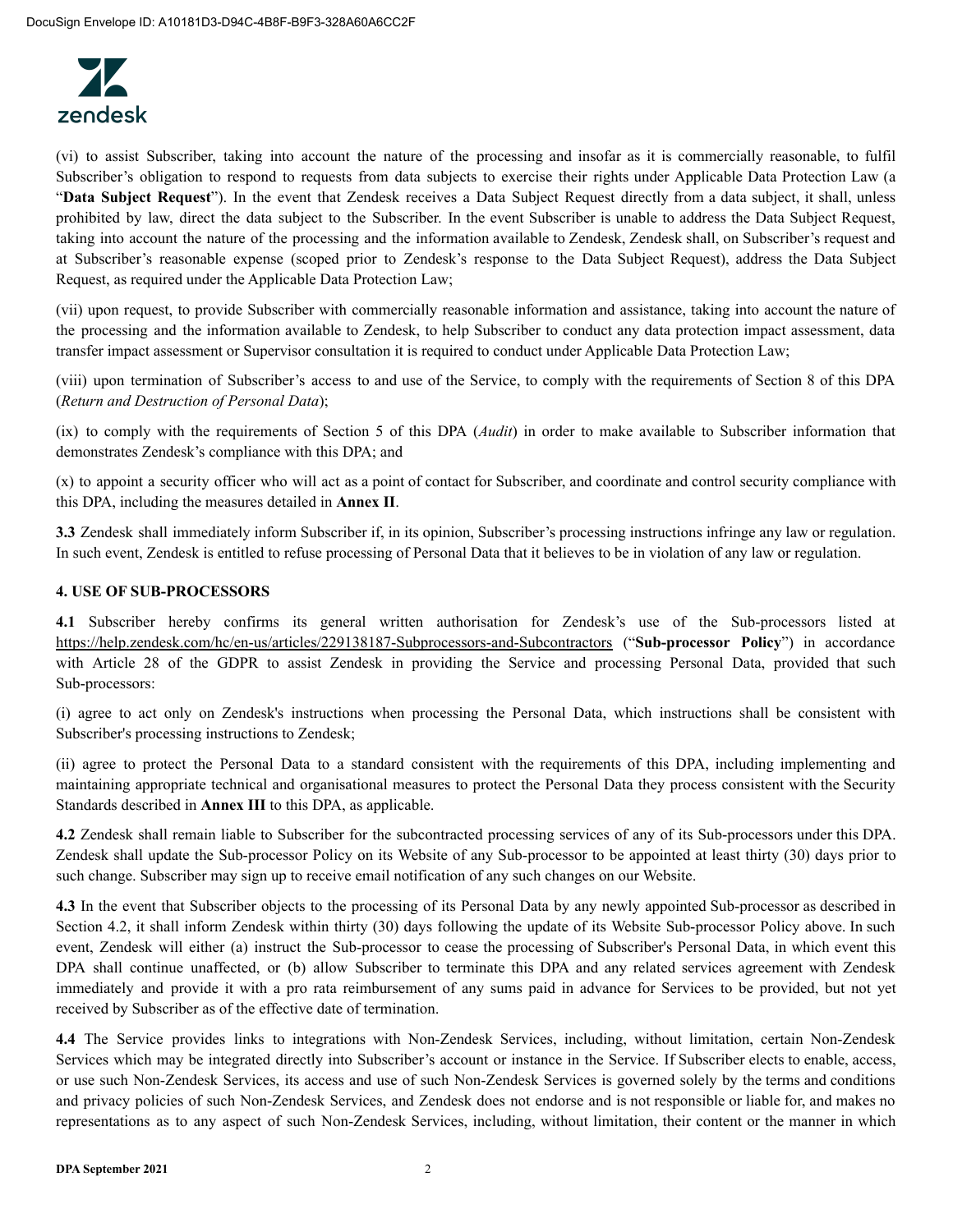

they handle Service Data (including Personal Data) or any interaction between Subscriber and the provider of such Non-Zendesk Services. The providers of Non-Zendesk Services shall not be deemed Sub-processors for any purpose under this DPA.

# **5. AUDIT**

**5.1** The Parties acknowledge that, excluding Innovation Services, Zendesk uses external auditors to verify the adequacy of its security measures, including the security of the physical data centres from which Zendesk provides its data processing services. This audit:

(i) will be performed at least annually;

(ii) will be performed according to ISO 27001 standards or such other alternative standards that are substantially equivalent to ISO 27001;

(iii) will be performed by independent third-party security professionals at Zendesk's selection and expense; and

(iv) will result in the generation of an audit report affirming that Zendesk's data security controls achieve prevailing industry standards (including, without limitation, Service Organization Controls No. 2 (SOC2) in accordance with attestation standards established by the American Institute of Certified Public Accountants (AICPA) or such other alternative standards that are substantially equivalent to ISO 27001 ("**Report**").

**5.2** At Subscriber's written request and without charge, Zendesk will provide Subscriber with a confidential summary of the Report ("**Summary Report**") so Subscriber can reasonably verify Zendesk's compliance with the security and audit obligations under this DPA. The Summary Report will constitute Zendesk's Confidential Information under the confidentiality provisions of Zendesk's MSA.

**5.3** This Section 5.3 applies only to the extent Zendesk is unable to demonstrate compliance with the EU SCCs (as defined hereinafter) through appropriate documentation and information on the processing activities carried out on behalf of Subscriber, taking into account Zendesk's certifications. By providing a notice to security@zendesk.com and privacy@zendesk.com, Subscriber may ask to exercise the right to perform an audit during normal business hours at Zendesk's premises or physical facilities for the purposes of demonstrating compliance with the EU SCCs (as defined hereinafter) and processing activities and shall be limited to data relevant to Subscriber. Zendesk will make commercially reasonable efforts to comply with such request. The Parties will mutually agree in advance and in good faith the terms of such audit, provided that:

(i) if the request could, in Zendesk's reasonable opinion, create a risk for another Zendesk customer's environment, Zendesk and the Subscriber will agree on an alternative way to address the request to provide the Subscriber a similar level of assurance. For the avoidance of doubt, the Subscriber acknowledges that the granting of potential access as stated in this DPA shall in no way be deemed to constitute access, or potential access to the Service Data of other subscribers, either in aggregated storage at rest, or in multi-tenant data streams during processing; and

(ii) unless otherwise agreed in writing by the Parties, Subscriber shall reimburse Zendesk for any time expended for any such on-site access at Zendesk's then-current professional services rates, which shall be made available to Subscriber upon request.

### **6. INTERNATIONAL DATA EXPORTS**

**6.1** Subscriber acknowledges that Zendesk and its Sub-processors may process Personal Data in countries that are outside of the EEA, United Kingdom, and Switzerland ("**European Countries**"). This will apply even where Subscriber has agreed with Zendesk to host Personal Data in the EEA in accordance with Zendesk's Regional Data Hosting Policy if such non-European Countries processing is necessary to provide support-related or other services requested by Subscriber. If Personal Data is transferred to a country or territory outside of European Countries, then such transfer will only take place if: (a) the country ensures an adequate level of data protection; (b) one of the conditions listed in Article 46 GDPR (or its equivalent under any successor legislation) is satisfied; or (c) the Personal Data is transferred on the basis of the Zendesk Binding Corporate Rules as set out in Section 6.2 and which establish appropriate safeguards for such Personal Data and are legally binding on the Zendesk Group.

#### **6.2 Binding Corporate Rules**

Where Zendesk processes or permits any Sub-processor within the Processor Group to process Personal Data outside the EEA or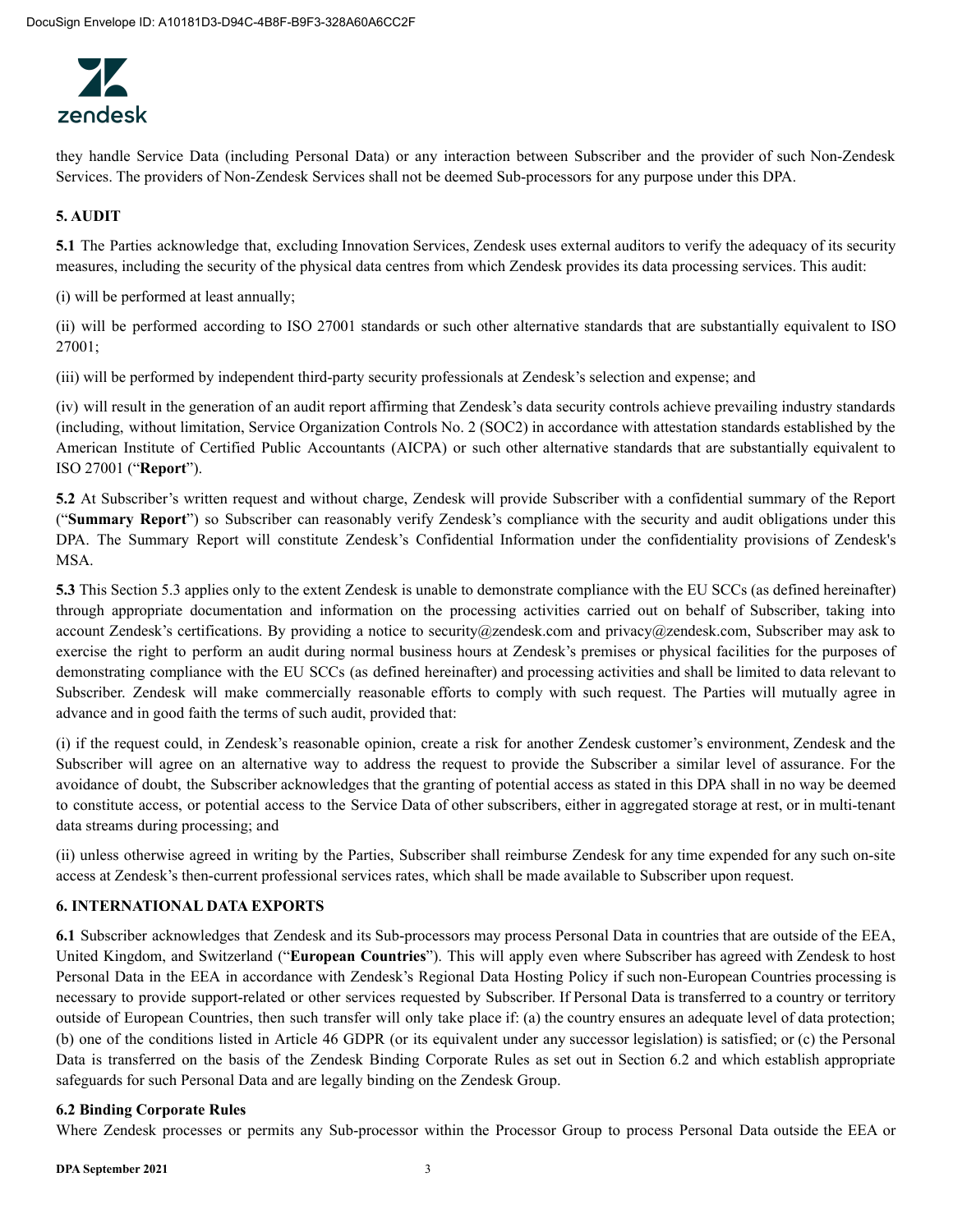

Switzerland, Zendesk shall comply in full with the requirements of Zendesk's Binding Corporate Rules in order to provide adequate protections for the Personal Data that it processes on behalf of Subscriber, which are available at https://d1eipm3vz40hy0.cloudfront.net/pdf/ZENDESK-BCR-Controller-Policy.pdf and https://d1eipm3vz40hy0.cloudfront.net/pdf/ZENDESK%20-%20BCR%20Processor%20Policy.pdf. In the event the Services are covered by more than one transfer mechanism, the transfer of Personal Data will be subject to a single transfer mechanism in the following order: (1) Zendesk's Binding Corporate Rules; (2) the applicable Standard Contractual Clauses; and if neither (1) or (2) is applicable, then other applicable data transfer mechanisms permitted under Applicable Data Protection Law.

# **6.3 Standard Contractual Clauses**

Where Zendesk processes Personal Data in non-EEA countries, Zendesk shall comply with the EU Commission's Standard Contractual Clauses (annexed to EU Commission Decision 2021/914/EU of 4 June 2021) (the "**EU SCCs**") which, if Clause 6.2 (*Binding Corporate Rules*) does not apply, shall be entered into and incorporated into this DPA by this reference and completed as follows:

(i) Module 2 (Controller to Processor) will apply where Subscriber is a controller of Service Data and Zendesk is a processor of Service Data; Module 3 (Processor to Processor) will apply where Subscriber is a processor of Service Data and Zendesk is a processor of Service Data. For each Module, where applicable:

(ii) in Clause 7, the optional docking clause will apply;

(iii) in Clause 9, Option 2 will apply, and the time period for prior notice of Sub-processor changes shall be as set out in Section 4 of this DPA;

(iv) in Clause 11, the optional language will not apply;

(v) in Clause 12, any claims brought under the EU SCCs shall be subject to the terms and conditions set forth in the MSA. In no event shall any party limit its liability with respect to any data subject rights under the EU SCCs.

(vi) in Clause 17, Option 1 will apply, will be governed by Irish law;

(vii) in Clause 18(b), disputes shall be resolved before the courts of Dublin;

(viii) **Annex I** of the EU SCCs shall be deemed completed with the information set out in **Annex I** to this DPA; and

(ix) **Annex II** of the EU SCCs shall be deemed completed with the information set out in **Annex II** to this DPA.

Nothing in the interpretations in this Section 6.3 is intended to conflict with either Party's rights or responsibilities under the EU SCCs and, in the event of any such conflict, the EU SCCs shall prevail.

**6.4** To the extent any export from or processing of Personal Data outside the United Kingdom is subject to Applicable Data Protection Law in the United Kingdom (including UK GDPR and Data Protection Act 2018) ("**UK Data Protection Laws**"), for so long as it is lawfully permitted to rely on standard contractual clauses for the transfer of Personal Data to processors set out in the European Commission's Decision 2010/87/EU ("**Prior SCCs**"), the Prior SCCs shall apply between Subscriber and Zendesk on the following basis: (i) Appendix I and II shall be deemed completed with the relevant information set out in **Annex I and II** to this DPA; (ii) references in the Prior SCCs to "the law of the Member State in which the data exporter is established" shall be deemed to mean "the laws of England and Wales"; (iii) the optional illustrative indemnification clause will not apply; and (iv) any other obligation in the Prior SCCs determined by the Member State in which the data exporter is established shall be deemed to refer to an obligation under UK Data Protection Laws. Where the Prior SCCs do not apply and the Parties are lawfully permitted to rely on the EU SCCs for transfers of Personal Data from the UK subject to completion of a UK Addendum to the EU SCCs issued by the Information Commissioner's Office under s.119A(1) of the Data Protection Act 2018 ("**UK Addendum**"), then the EU SCCs, completed as set out above in Section 6.3(i)-(ix) of this DPA shall also apply to transfers of such Personal Data, subject to the provision that the UK Addendum shall be deemed executed between Zendesk and Subscriber, and the EU SCCs shall be deemed amended as specified by the UK Addendum in respect of the transfer of such Personal Data. If neither the Prior SCCs or UK Addendum with EU SCCs applies,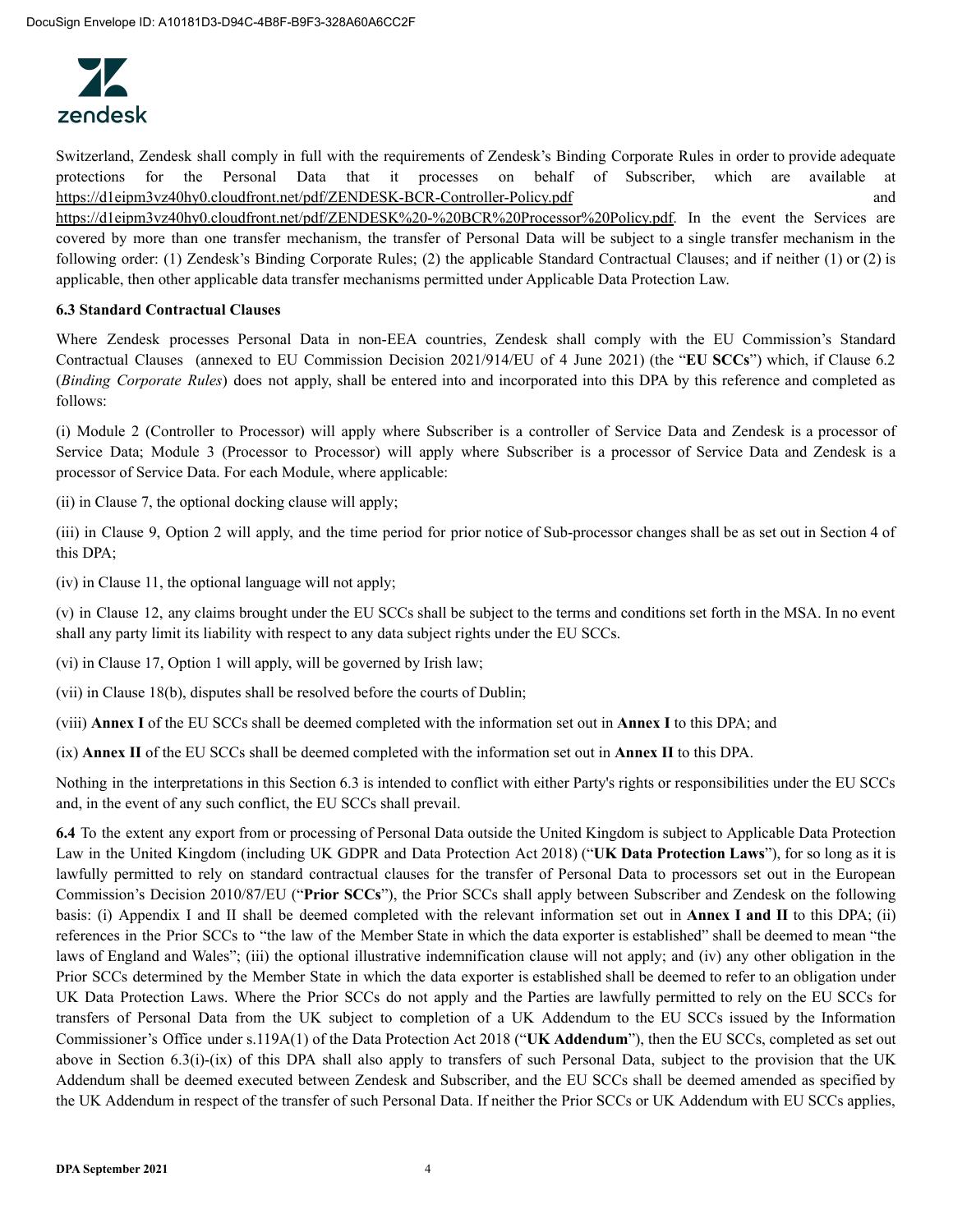

then the Parties shall cooperate in good faith to implement appropriate safeguards for transfers of such Personal Data as required or permitted by the UK Data Protection Laws without undue delay.

**6.5** Zendesk continues to participate in and comply with the commitments to which it has certified under the EU-U.S. and Swiss-U.S Privacy Shield Frameworks; however, Zendesk does not currently rely on these frameworks as a basis for transfer of Personal Data.

#### **7. OBLIGATIONS OF SUBSCRIBER**

**7.1** As part of Subscriber receiving the Service under the MSA, Subscriber agrees to abide by its obligations under Applicable Data Protection Law.

#### **8. RETURN AND DESTRUCTION OF PERSONAL DATA**

8.1 Upon termination of Subscriber's access to and use of the Service, Zendesk will within thirty (30) days following such termination, at the choice of the Subscriber either: (a) permit Subscriber to export its Service Data, at its expense; or (b) delete all Service Data in accordance with the capabilities of the Service and Article 28 (3)(g) of the GDPR. Following such period, Zendesk shall delete all Service Data stored or processed by Zendesk on behalf of Subscriber in accordance with Zendesk's deletion policies and procedures. Subscriber expressly consents to such deletion.

#### **9. DURATION**

**9.1** This DPA will remain in force as long as Zendesk processes Personal Data on behalf of Subscriber under the MSA.

#### **10. LIMITATION OF LIABILITY**

**10.1** This DPA shall be subject to the limitations of liability agreed between the Parties set forth in the MSA and any reference to the liability of a Party means that Party and its Affiliates in the aggregate. For the avoidance of doubt, Subscriber acknowledges and agrees that Zendesk's total liability for all claims from Subscriber or its Affiliates arising out of or related to the MSA and this Agreement shall apply in aggregate for all claims under both the MSA and this DPA. For the avoidance of doubt, this section shall not be construed as limiting the liability of either Party with respect to claims brought by data subjects.

#### **11. MISCELLANEOUS**

**11.1** This DPA may not be amended or modified except in writing and signed by both Parties. This DPA may be executed in counterparts. Each Party's rights and obligations concerning assignment and delegation under this DPA shall be as described in the MSA. Subject to the foregoing restrictions, this DPA will be fully binding upon, inure to the benefit of and be enforceable by the Parties and their respective successors and assigns. This DPA, along with the MSA constitute the entire understanding between the Parties with respect to the subject matter herein, and shall supersede any other arrangements, negotiations or discussions between the Parties relating to that subject-matter.

#### **12. GOVERNING LAW AND JURISDICTION**

**12.1** This DPA is governed by the laws of Ireland, and is subject to the exclusive jurisdiction of the courts of Dublin. Notices under this DPA shall be sent in accordance with the notice provisions of the MSA.

#### **13. DEFINITIONS**

Unless otherwise defined in the MSA or the Reseller Subscription Services Agreement, as applicable, all terms used in this DPA shall have the meanings given to them below. "**Personal Data**", "**Personal Data Breach**", "**processing**", "**process**", "**processor**", "**controller**", and "**data subject**" shall have the same meaning as in the Applicable Data Protection Law and may be lowercase or capitalised herein.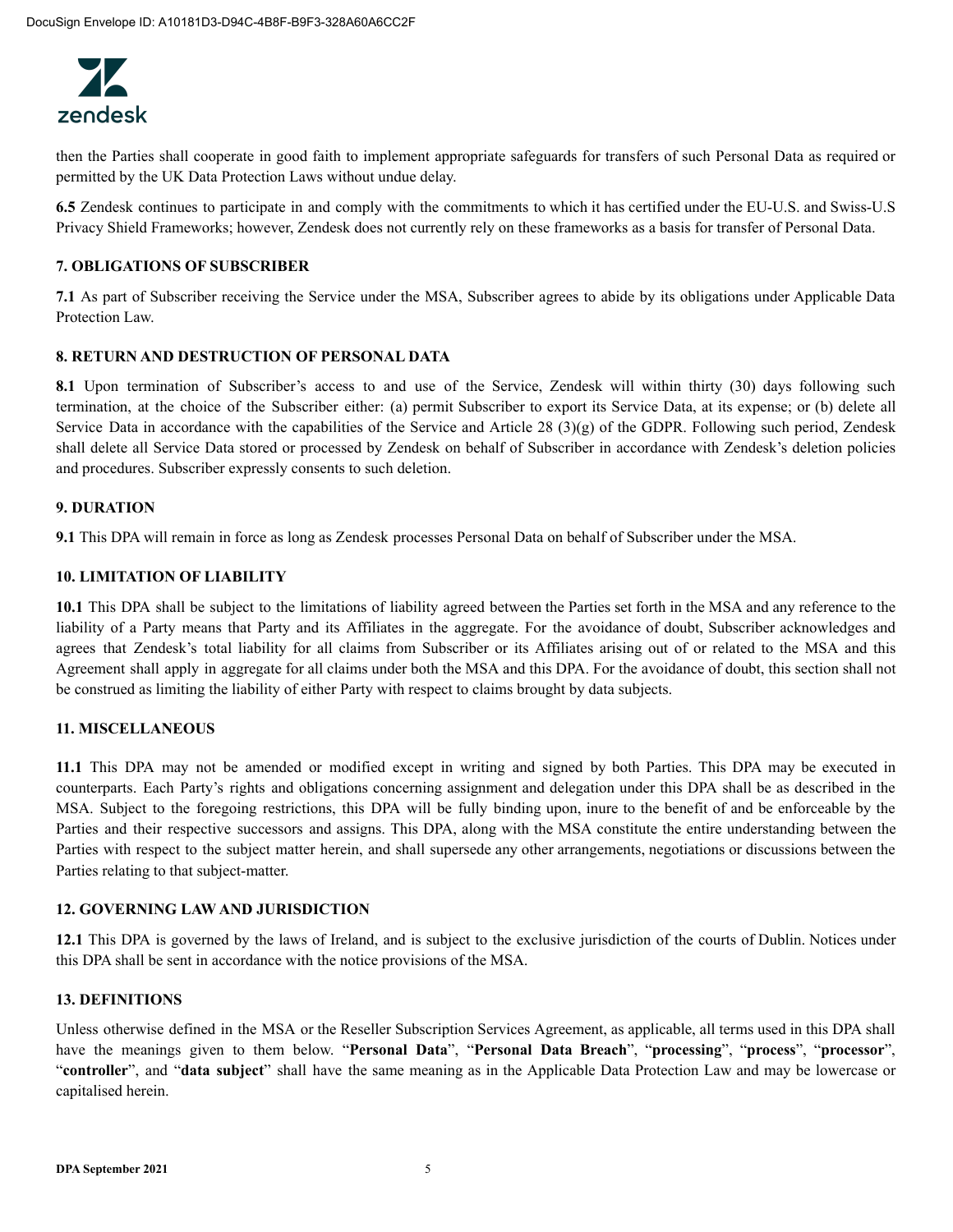

**13.1 Applicable Data Protection Law:** means, in addition to the regulations applicable to certain jurisdictions referred to in the Region-Specific Terms set out in the MSA, the following data protection law(s), as applicable, including any subsequent amendments, modifications and revisions thereto: (i) the EU Regulation 2016/679 entitled "On the protection of natural persons with regard to the processing of personal data and on the free movement of such data ("**GDPR**") and any applicable national laws implemented by European Economic Area ("**EEA**") member countries; (ii) the Swiss Federal Act of 19 June 1992 on Data Protection (as may be amended or superseded); and (iii) the Data Protection Act 2018 (c. 12) of the United Kingdom.

**13.2 Subscriber:** means the first party named above. However, in the event Zendesk is required to process Personal Data on the request of an Affiliate of Subscriber, such Affiliate shall also be deemed as the "Subscriber". Any reference to the Subscriber within this DPA, unless otherwise specified, shall include Subscriber and its Affiliates.

**13.3 Reseller Subscription Services Agreement:** means the subscription services agreement applicable to customers of Zendesk resellers. However, for the purpose of this DPA, any reference to the Master Subscription Services Agreement should be considered a reference to the Reseller Subscription Services Agreement for customers of Zendesk resellers.

**13.4 Processor Group:** means Zendesk and any entity which controls, is controlled by, or is under common control with, Zendesk.

**13.5 Service Data:** means a subset of Confidential Information comprised of electronic data, text, messages, communications or other materials submitted to and stored within the Service by Subscriber, its Agents and End-Users in connection with Subscriber's use of such Service, including, without limitation, Personal Data.

**13.6 Sub-processor:** means any third party data processor engaged by Zendesk, including entities from the Processor Group, who receives Personal Data from Zendesk for processing on behalf of Subscriber and in accordance with Subscriber's instructions (as communicated by Zendesk) and the terms of its written subcontract.

**13.7 Supervisor:** means any data protection supervisory authority as defined in the GDPR with competence over Subscriber and Zendesk's processing of Personal Data.

**13.8 Website:** means the webpage available at: https://www.zendesk.com/company/agreements-and-terms/.

**13.9 Zendesk's Regional Data Hosting Policy**: means the policy located at: https://support.zendesk.com/hc/en-us/articles/360022185194-Regional-Data-Hosting-Policy

IN WITNESS WHEREOF, the Parties hereto have executed this DPA by their duly authorised officers or representatives as of the last date of execution below ("**Effective Date**").

| Subscriber: | Visma IMS A/S<br>DocuSigned by:           | Zendesk, Inc.: |                                                           |
|-------------|-------------------------------------------|----------------|-----------------------------------------------------------|
| BY:         | Dorogan                                   | BY:            | DocuSigned by:<br>ROVED FOR SIGNAL<br><u>Shanti Ankır</u> |
| NAME:       | 14F3C27A85DD473<br>Dan Thordahl Jørgensen | NAME:          | Shanti Ariker                                             |
| TITLE:      | Managing Director                         | TITLE:         | zendesk<br><b>ERITLEGAL</b><br>SVP, General Counsel       |
| DATE:       | 11/18/2021                                | DATE:          | 11/18/2021                                                |
| EMAIL:      | dtj@ims.dk                                | EMAIL:         | Attn: Zendesk Privacy Team and DPO<br>privacy@zendesk.com |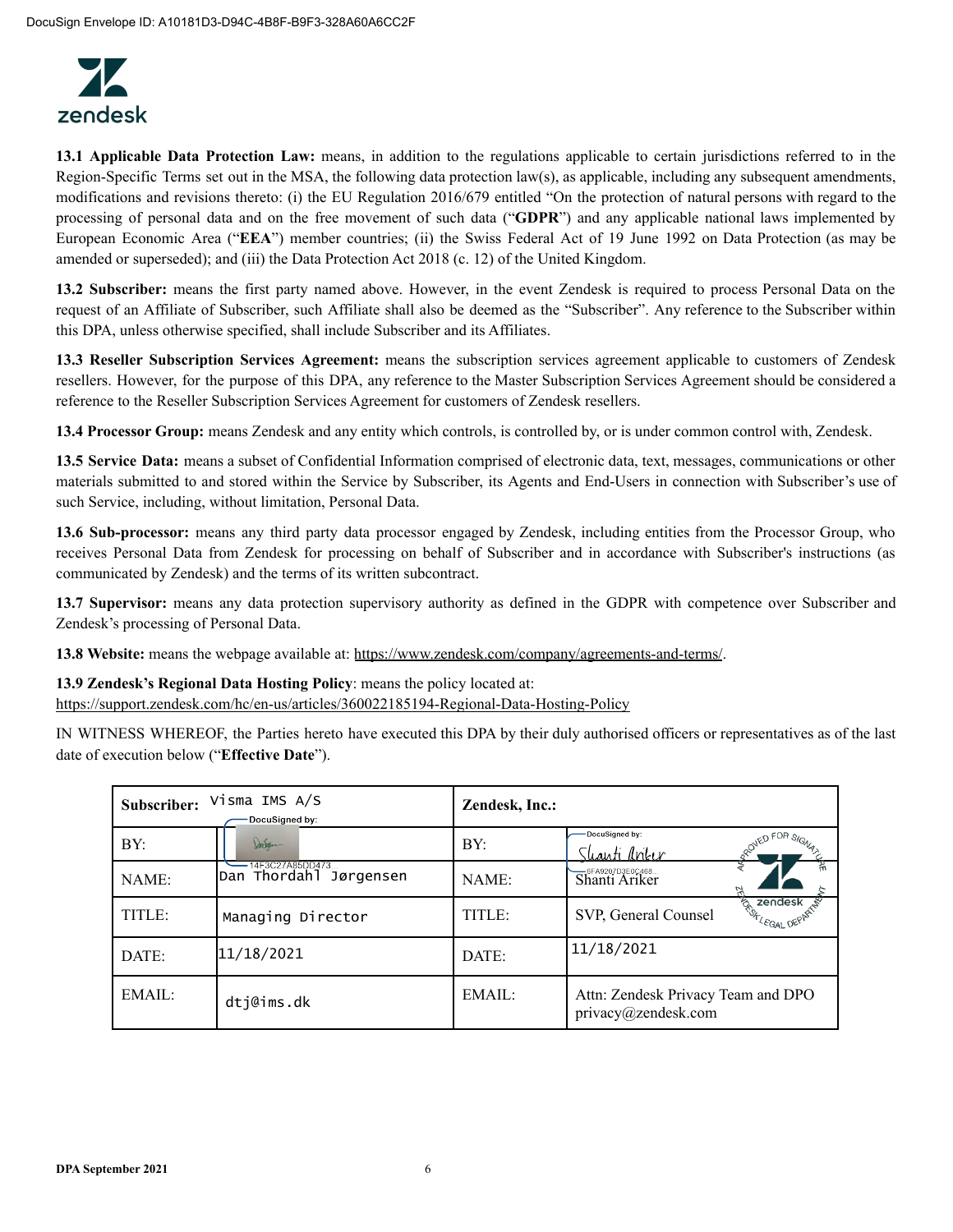

# **ANNEX I Details of Processing**

**Data Exporter:** Subscriber **Contact Details:** Provided in the DPA signature block. Data Exporter Role: Subscriber is Processor

**Data Importer:** Zendesk, Inc. **Contact Details:** Provided in the DPA signature block. **Data Importer Role:** Zendesk is a processor.

**1. Nature and Purpose of the Processing:** Zendesk will process Personal Data in the course of providing Service(s) under the MSA, which may include operation of a cloud-based customer services platform. Additional information about Zendesk Services is available at www.zendesk.com. Zendesk will process Personal Data as a processor in accordance with Subscriber's instructions.

**2. Processing Activities:** Personal Data contained in Service Data will be subject to the hosting and processing activities of providing the Services.

**3. Duration of Processing:** The processing of Personal Data shall endure for the duration of the Subscription Term in the MSA and this DPA on a continuous basis.

**4. Data Subjects:** Subscriber may, at its sole discretion, submit Personal Data to the Service(s), which may include, but is not limited to, the following categories of data subjects: employees (including contractors and temporary employees), relatives of employees, customers, prospective customers, service providers, business partners, vendors, End-Users, advisors (all of whom are natural persons) of Subscriber and any natural person(s) authorized by Subscriber to use the Service(s).

**5. Categories of Personal Data:** Subscriber may, at its sole discretion, transfer Personal Data to the Zendesk Service(s) which may include, but is not limited to, the following categories of Personal Data: first and last name, email address, title, position, employer, contact information (company, email, phone numbers, physical address), date of birth, gender, communications (telephone recordings, voicemail), and customer service information.

**6. Special Categories of Data (if applicable):** Sensitive Data may, from time to time, be included in processing via the Service(s) where Subscriber or its End-Users choose to include Sensitive Data within the Service(s). Subscriber is responsible for ensuring that suitable safeguards are in place prior to transmitting or processing, or prior to permitting Subscriber's End-Users to transmit or process any Sensitive Data via the Service(s).

**7. Retention:** Zendesk will process and retain Personal Data in accordance with the Section 8 (*Return and Destruction of Personal Data*) of this DPA and Zendesk Data Deletion Policy incorporated by reference here: https://support.zendesk.com/hc/en-us/articles/360022185214-Zendesk-Service-Data-Deletion-Policy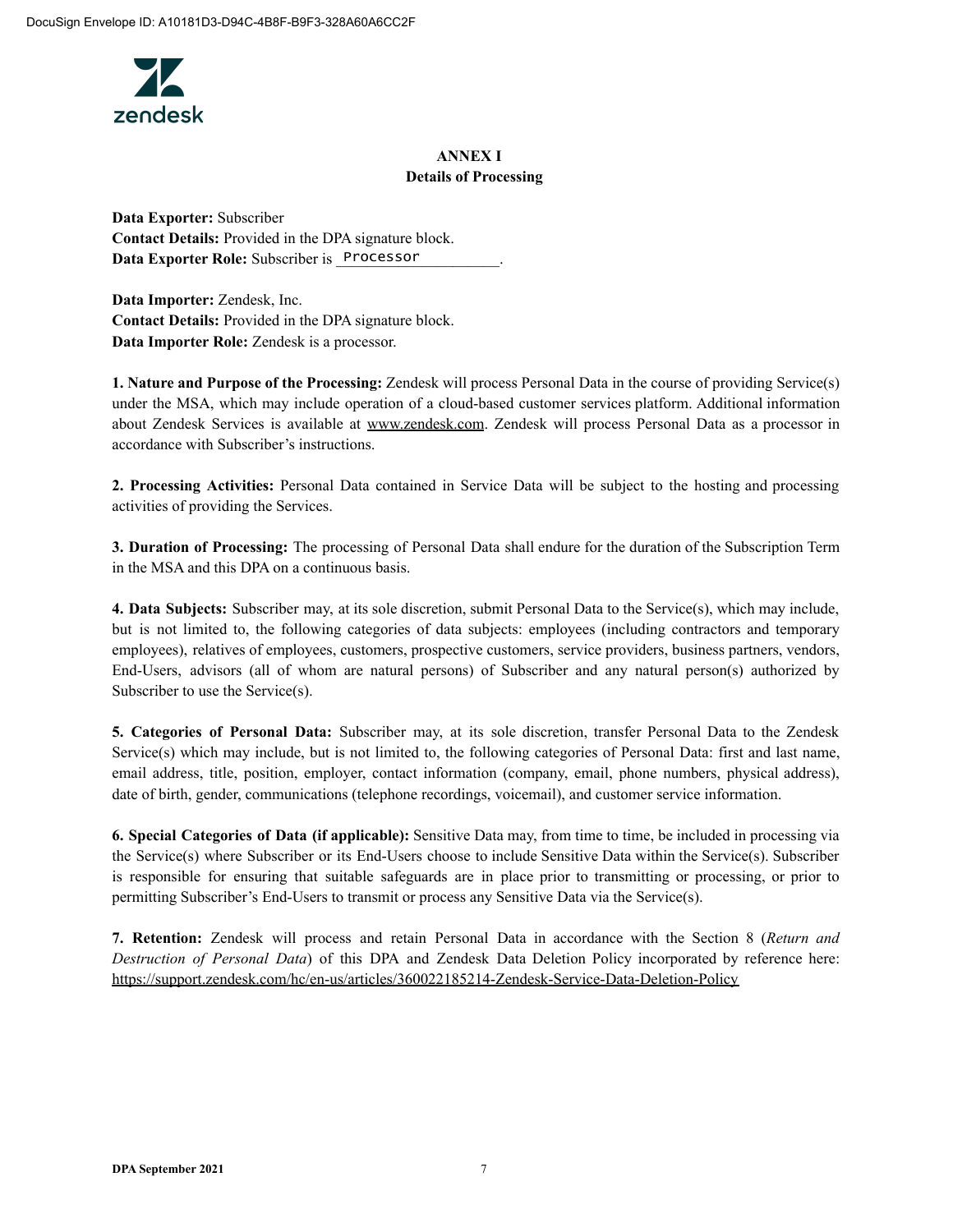

### **ANNEX II**

### **Zendesk Technical and Organisational Security Measures - Enterprise Services**

The full text of Zendesk's technical and organisational measures to protect Service Data for Enterprise Services is available at https://www.zendesk.com/product/zendesk-security/ and

https://www.zendesk.com/company/agreements-and-terms/protect-service-data-enterprise-services/. Zendesk reserves the right to update its security program from time to time; provided, however, any update will not materially reduce the overall protections set forth in this document.

**1. Information Security Program and Team:** The Zendesk security program includes documented policies and standards of administrative, technical, physical and organisational safeguards, which govern the handling of Service Data in compliance with applicable law. The security program is designed to protect the confidentiality and integrity of Service Data, appropriate to the nature, scope, context and purposes of processing and the risks involved in the processing for the data subjects. Zendesk maintains a globally distributed security team on call 24/7 to respond to security alerts and events.

**2. Security Certifications:** Zendesk holds the following security-related certifications from independent third-party auditors: **SOC 2 Type II**, **ISO 27001:2013**, and **ISO 27018:2014**.

**3. Physical Access Controls:** Zendesk takes reasonable measures, such as security personnel and secured buildings, to prevent unauthorised persons from gaining physical access to Service Data and validate third parties operating data centers on our behalf are adhering to such controls.

**4. System Access Controls:** Zendesk takes reasonable measures to prevent Service Data from being used without authorization. These controls vary based on the nature of the processing undertaken and may include, among other controls, authentication via passwords and/or two-factor authentication, documented authorization processes, documented change management processes and/or, logging of access on several levels.

**5. Data Access Controls:** Zendesk takes reasonable measures to ensure Service Data is accessible and manageable only by properly authorised staff, direct database query access is restricted and application access rights are established and enforced to ensure that persons entitled to use a data processing system only have access to the Service Data to which they have privilege of access; and, that Service Data cannot be read, copied, modified or removed without authorisation in the course of processing.

**6. Transmission Controls:** Zendesk takes reasonable measures to ensure the ability to check and establish which entities the transfer of Service Data by means of data transmission facilities is envisaged so Service Data cannot be read, copied, modified or removed without authorisation during electronic transmission or transport. Service Data is encrypted in transit over public networks when communicating with Zendesk user interfaces (UIs) and application programming interface (APIs) via industry standard HTTPS/TLS (TLS 1.2 or higher). Exceptions to encryption in transit may include any non-Zendesk Service that does not support encryption, which data controller may link to through the Enterprise Services at its election. Service Data is encrypted at rest by Zendesk's Sub-processor and managed services provider, Amazon Web Services Inc., via AES-256.

**7. Input Controls:** Zendesk takes reasonable measures to provide the ability to check and establish whether and by whom Service Data has been entered into data processing systems, modified or removed; and, any transfer of Service Data to a third-party service provider is made via a secure transmission.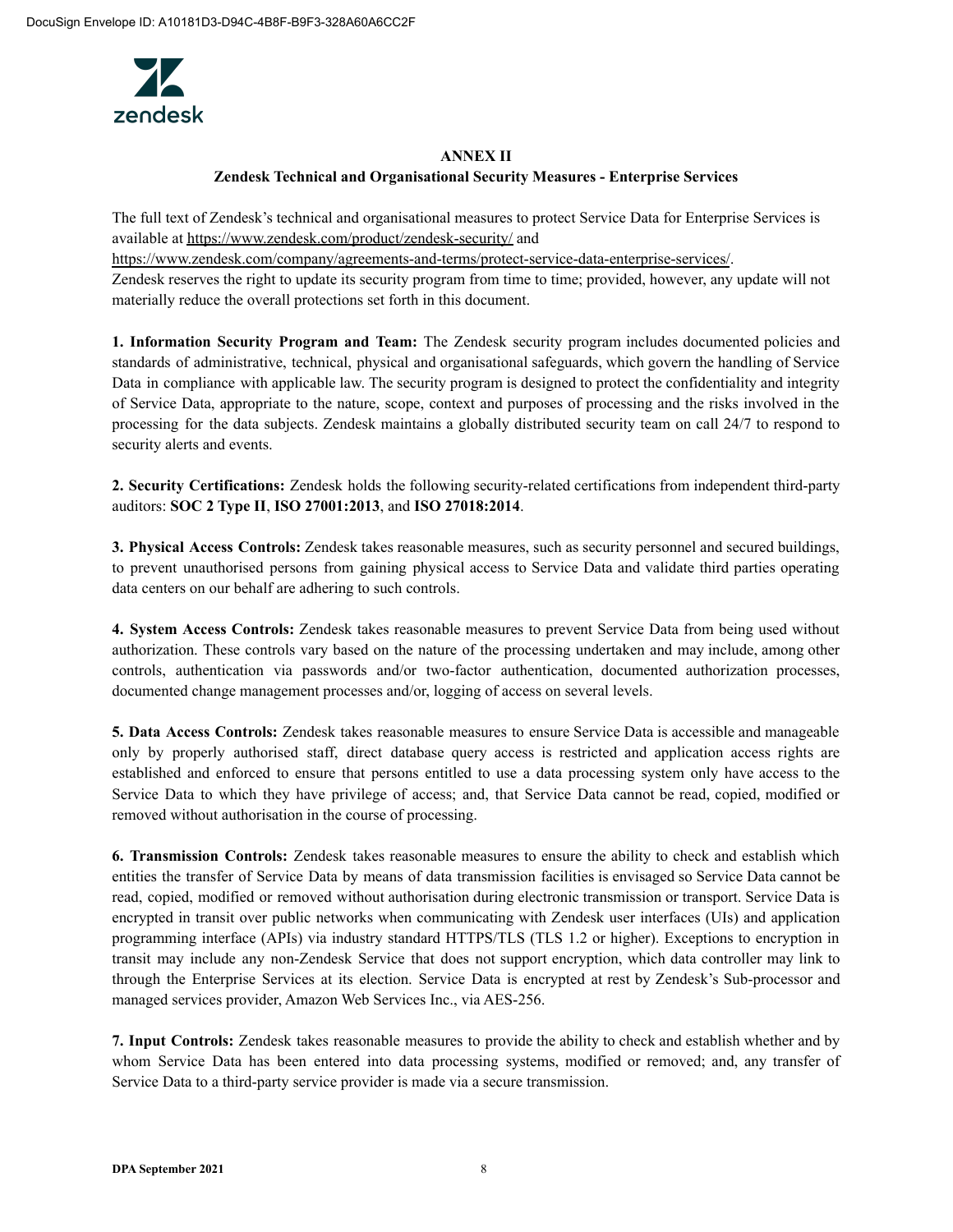

**8. Logical Separation:** Data from different Zendesk's subscriber environments is logically segregated on systems managed by Zendesk to ensure that Service Data that is collected by different data controllers is segregated from one another.

**9. No Backdoors:** Zendesk has not built any backdoors or other methods into its Services to allow government authorities to circumvent its security measures to gain access to Service Data.

**10**. **Data Center Architecture and Security:** Zendesk hosts Service Data primarily in AWS data centers that have been certified as ISO 27001, PCI DSS Service Provider Level 1, and/or SOC2 compliant. AWS infrastructure services include backup power, HVAC systems, and fire suppression equipment to help protect servers and ultimately your data. AWS on-site security includes a number of features, such as, security guards, fencing, securing feeds, intrusion detection technology, and other security measures. More details on AWS controls can be found at: https://aws.amazon.com/security

**11. Network Architecture and Security:** Zendesk systems are housed in zones to commensurate with their security, depending on function, information classification, and risk. Our network security architecture consists of multiple zones with more sensitive systems, like database servers, in our most trusted zones. Depending on the zone, additional security monitoring and access controls will apply. DMZs are utilised between the internet and internally between the different zones of trust. Our network is protected through the use of key AWS security services, regular audits, and network intelligence technologies, which monitor and/or block known malicious traffic and network attacks. Zendesk utilises network security scanning to provide quick identification of potentially vulnerable systems, in addition to our extensive internal scanning and testing program. Zendesk also participates in several threat intelligence sharing programs to monitor threats posted to these threat intelligence networks and take action based on risk. Zendesk has a multi-layer approach to DDoS mitigation, utilising network edge defenses, along with scaling and protection tools.

**12. Testing, Monitoring, and Logging:** Each year, Zendesk employs third-party security experts to perform a broad penetration test across the Zendesk Protection and Corporate Networks. Zendesk utilises a Security Incident Event Management (SIEM) system, which gathers logs from important network devices and host systems. The SIEM alerts on triggers that notify the Security team based on correlated events for investigation and response. Service ingress and egress points are instrumented and monitored to detect anomalous behavior, including 24/7 system monitoring.

**13. Data Hosting Location:** Zendesk offers Subscribers an option to elect where Service Data is hosted if a Subscriber purchases the Data Center Location Add-On. A full description of this offering is provided at https://support.zendesk.com/hc/en-us/articles/360053579674

**14. Availability and Continuity:** Zendesk maintains a publicly available system-status webpage, which includes system availability details, scheduled maintenance, service incident history, and relevant security events, found at: https://status.zendesk.com/?\_ga=2.228109981.1069242886.1631551570-1973870648.1630415696

Zendesk employs service clustering and network redundancies to eliminate single points of failure. Our strict backup regime and/or our Enhanced Disaster Recovery service offering allows us to deliver a high level of service availability, as Service Data is replicated across available zones. Our Disaster Recovery program ensures that our Services remain available and are easily recoverable in the case of a disaster, through building a robust technical environment. Additional details at:

https://support.zendesk.com/hc/en-us/articles/360022191434-Business-Continuity-and-Disaster-Recovery?\_ga=2.57 827498.1069242886.1631551570-1973870648.1630415696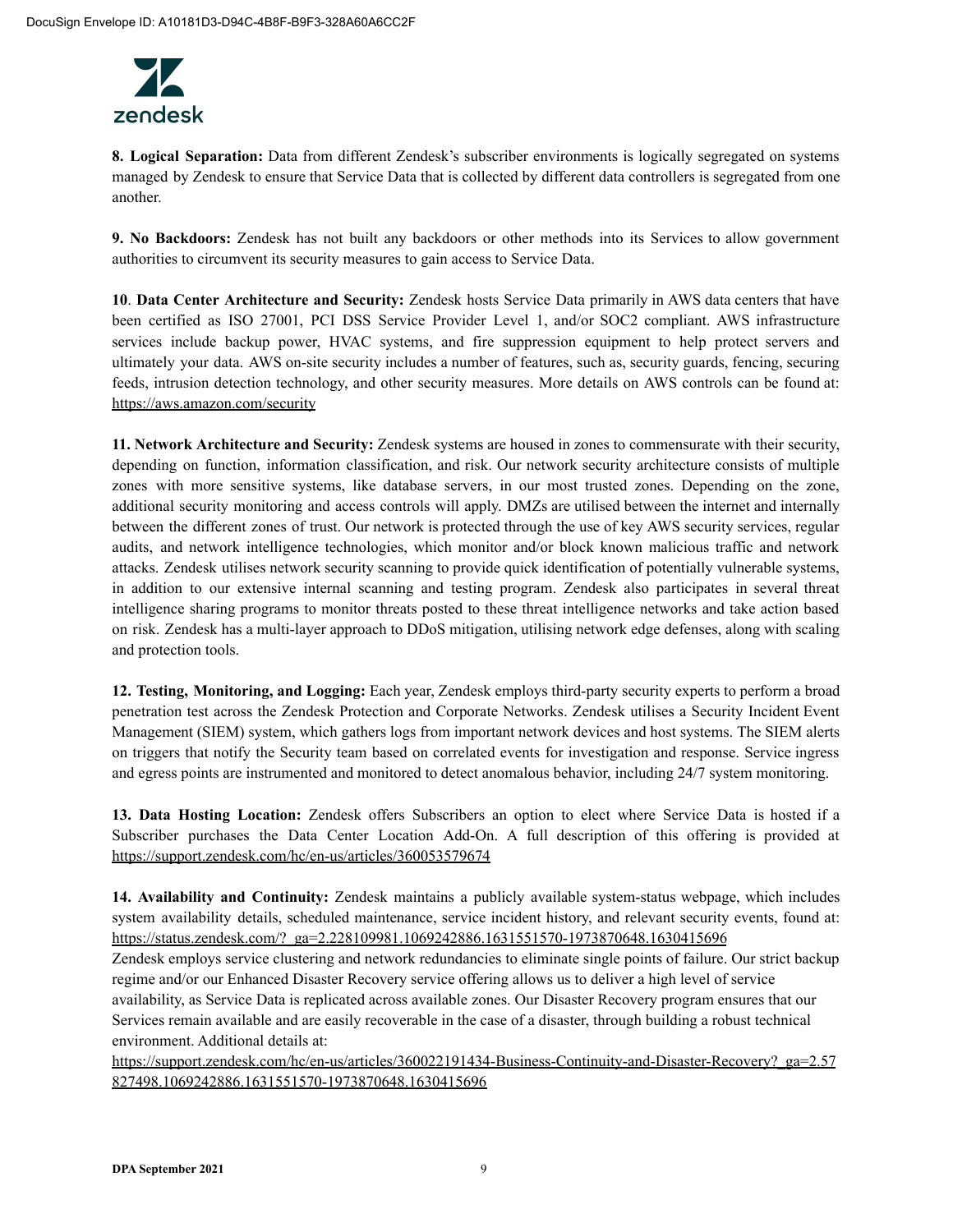

**15. People Security:** Zendesk performs pre-employment background checks of all employees, including education and employment verification, in accordance with applicable local laws. Employees receive security training upon hire and annually thereafter. Employees are bound by written confidentiality agreements to maintain the confidentiality of data.

**16. Vendor Management:** Zendesk uses third party vendors to provide certain aspects of the Services. Zendesk completes a security risk assessment of prospective vendors.

**17. Bug Bounty:** Zendesk maintains a bug bounty program to allow independent security researchers to report security vulnerabilities on an ongoing basis, available at: https://support.zendesk.com/hc/en-us/articles/115002853607-Zendesk-Bug-Bounty-Program

### **Zendesk Technical and Organisational Security Measures - Innovation Services**

The full text of Zendesk's technical and organisational measures to protect Service Data for Enterprise Services is available at https://www.zendesk.com/company/agreements-and-terms/protect-service-data-innovation-services/. The Zendesk information security program includes documented policies or standards governing the handling of Service Data in compliance with applicable law, and administrative, technical and physical safeguards designed to protect the confidentiality and integrity of Service Data. Zendesk reserves the right to update its security program from time to time; provided, however, any update will not materially reduce the overall protections set forth in this document.

**1. Physical Access Controls:** Zendesk takes reasonable measures to prevent physical access to prevent unauthorised persons from gaining access to Service Data.

**2. System Access Controls:** Zendesk takes reasonable measures to prevent Service Data from being used without authorisation.

**3. Data Access Controls:** Zendesk takes reasonable measures to provide that Service Data is accessible and manageable only by properly authorised staff.

**4. Transmission Controls:** Zendesk takes reasonable measures to ensure the ability to check and establish to which entities the transfer of Service Data by means of data transmission facilities is envisaged so Service Data cannot be read, copied, modified or removed without authorisation during electronic transmission or transport.

**5. Input Controls:** Zendesk takes reasonable measures to provide that it is possible to check and establish whether and by whom Service Data has been entered into data processing systems, modified or removed; and, any transfer of Service Data to a third-party service provider is made via a secure transmission.

**6. Logical Separation:** Data from different Zendesk's subscriber environments is logically segregated on systems managed by Zendesk to ensure that Service Data that is collected by different data controllers is segregated from one another.

**7. Security Policies and Personnel.** Zendesk has and will maintain a managed security program to identify risks and implement preventative technology, as well as technology and processes for common attack mitigation. We have, and will maintain, a full-time information security team responsible for safeguarding our networks, systems and services, and developing and delivering training to our employees in compliance with our security policies.